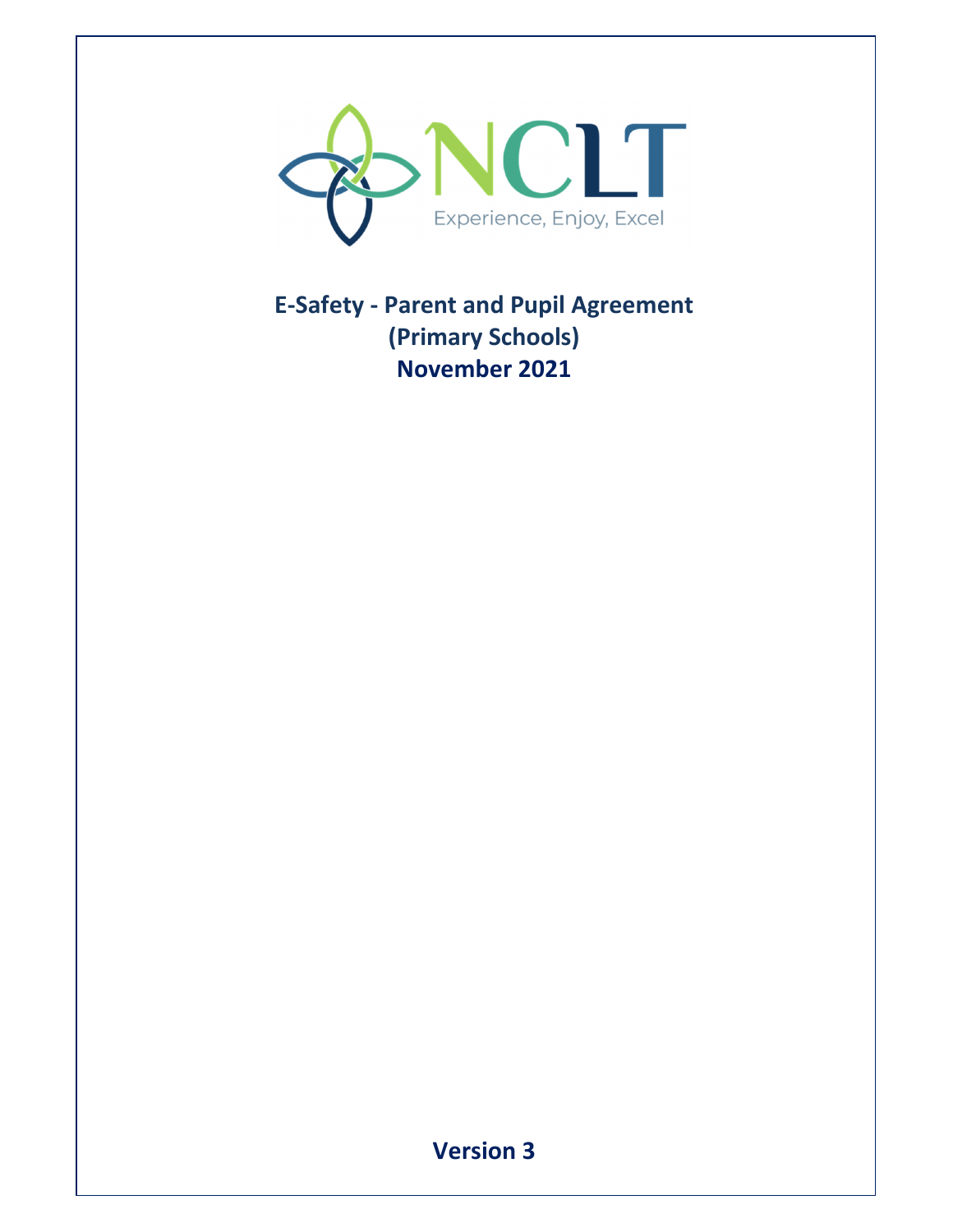## **E-Safety - Parent and Pupil Agreement**

#### Pupil Name: Class:

### Pupil's agreement

- I have read and I understand the school e-safety rules
- I will use the computer, network, Internet access and the other new technologies in a responsible way at all times
- I know that network and Internet access will be monitored
- I understand that if I misuse the computer or Internet then access to these facilities will be immediately denied

**Signed** Date **Date Date** 

#### Parental consent for Video Conference sessions

I agree that my child may participate in video conferencing sessions with members of school staff and other children

#### Parental consent for Internet access

I have read and understood the school e-safety rules and give permission for my son/daughter to access the internet. I understand that the school will take all reasonable precautions to ensure that pupils cannot access inappropriate material (we use agreeable child friendly search engines).

I understand that the school cannot be held responsible for the content of materials accessed through the internet.

I agree that my child may use Google Classrooms responsibly both at home and within the school when this becomes available and that this will be password protected.

I understand that should my child misuse the computers or Internet then access to these will be denied immediately.

**Signed** Date **Date** 

#### **Please print name**

*Please complete, sign and return to school* 

**You can withdraw your consent at any time by notifying us in writing. This information will be used during your child's time at school and destroyed when they leave**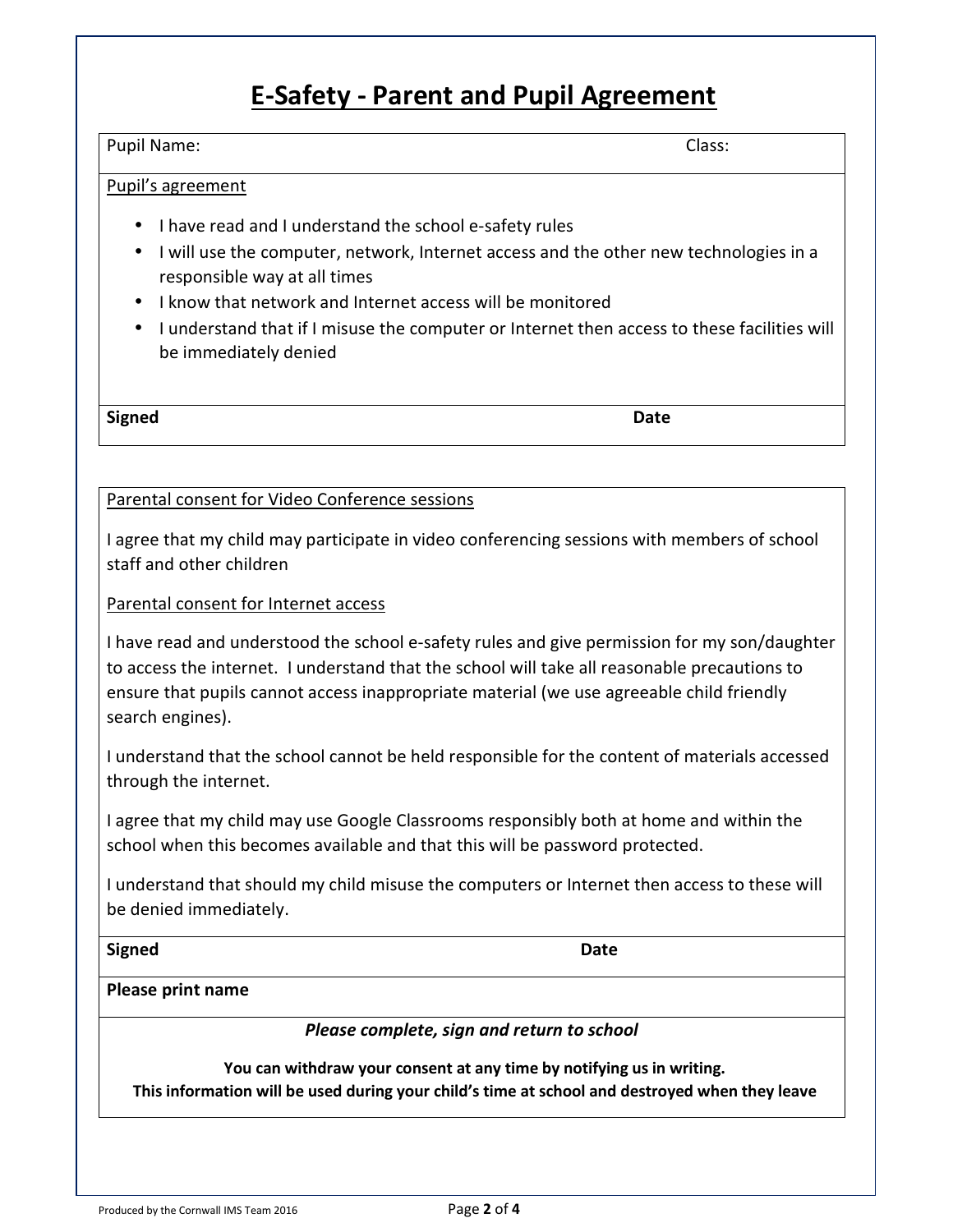# **Foundation/KS1 rules**

### **Think before clicking**

*These rules are here to help us stay safe on the Internet* 

- We only use the Internet when an adult is with us
- We only use approved sites
- We only use buttons when we know what they do
- We will behave sensibly if video-conferencing at home
- We must tell an adult if we see anything we are uncomfortable with

## **KS2 rules**

### **Think before clicking**

*These rules are here to help us stay safe on the Internet* 

- We must never access the Internet without permission
- We must only use recommended websites
- We must only use child-friendly search engines
- We must tell an adult if we see anything we are uncomfortable with
- We must never give out personal information or passwords
- We must never agree to meet anyone we don't know
- We must never open e-mails sent by anyone we do not know
- We must agree to act sensibly during any video-conferencing
- We will behave sensibly if video-conferencing at home